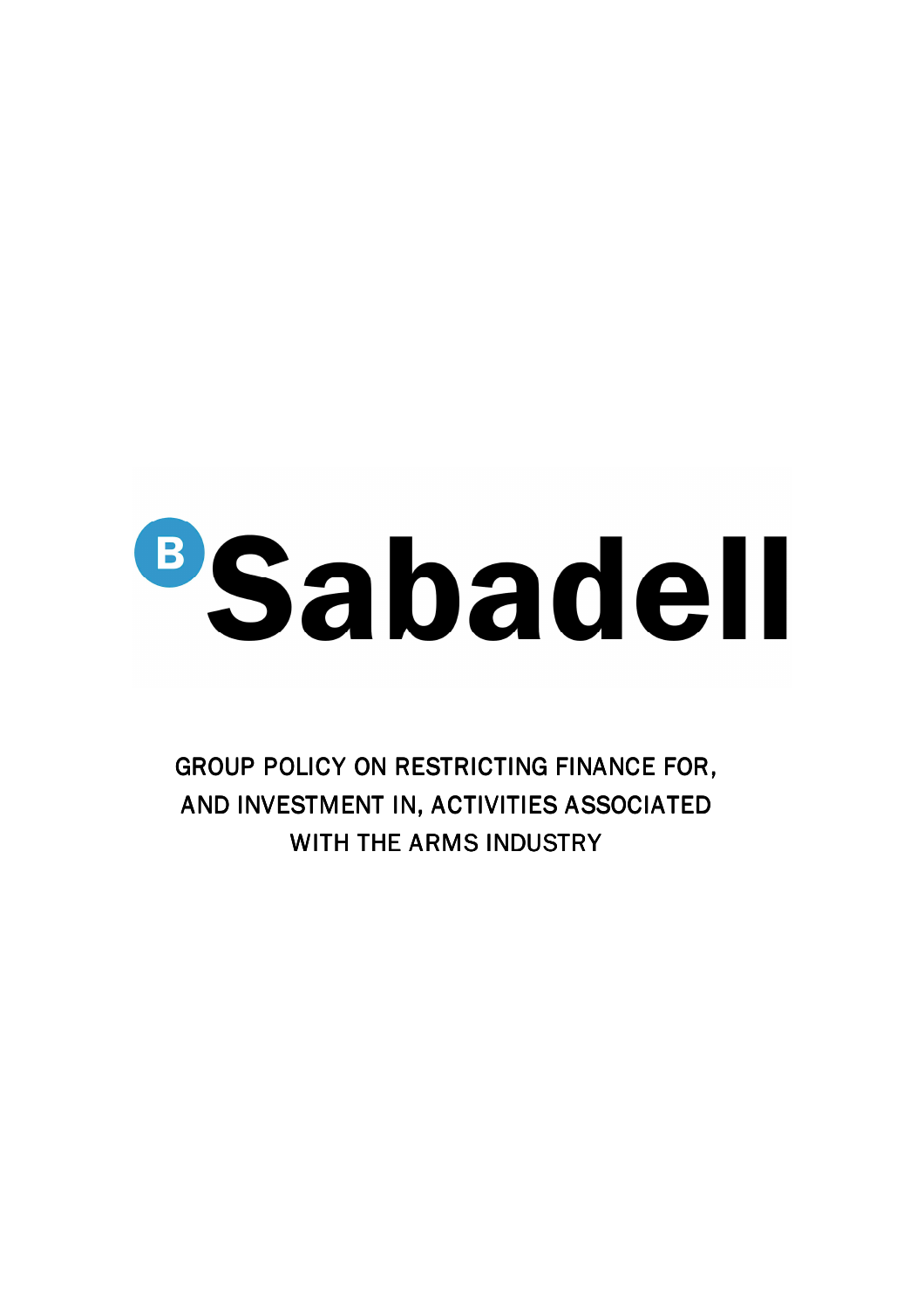## GROUP POLICY ON RESTRICTING FINANCE FOR AND INVESTMENT IN ACTIVITIES ASSOCIATED WITH THE ARMS INDUSTRY

# **CONTENTS**

| 1. |  |
|----|--|
|    |  |
|    |  |
|    |  |
|    |  |
| 2. |  |
|    |  |
|    |  |
|    |  |
|    |  |
| З. |  |
| 4. |  |
| 5. |  |
| 6. |  |
|    |  |
|    |  |
|    |  |
|    |  |

## **DIAGRAMS**

Figure 1. Management principles and parameters to be applied in restricting finance for, and investment in, activities associated with the arms industry ..................................... 5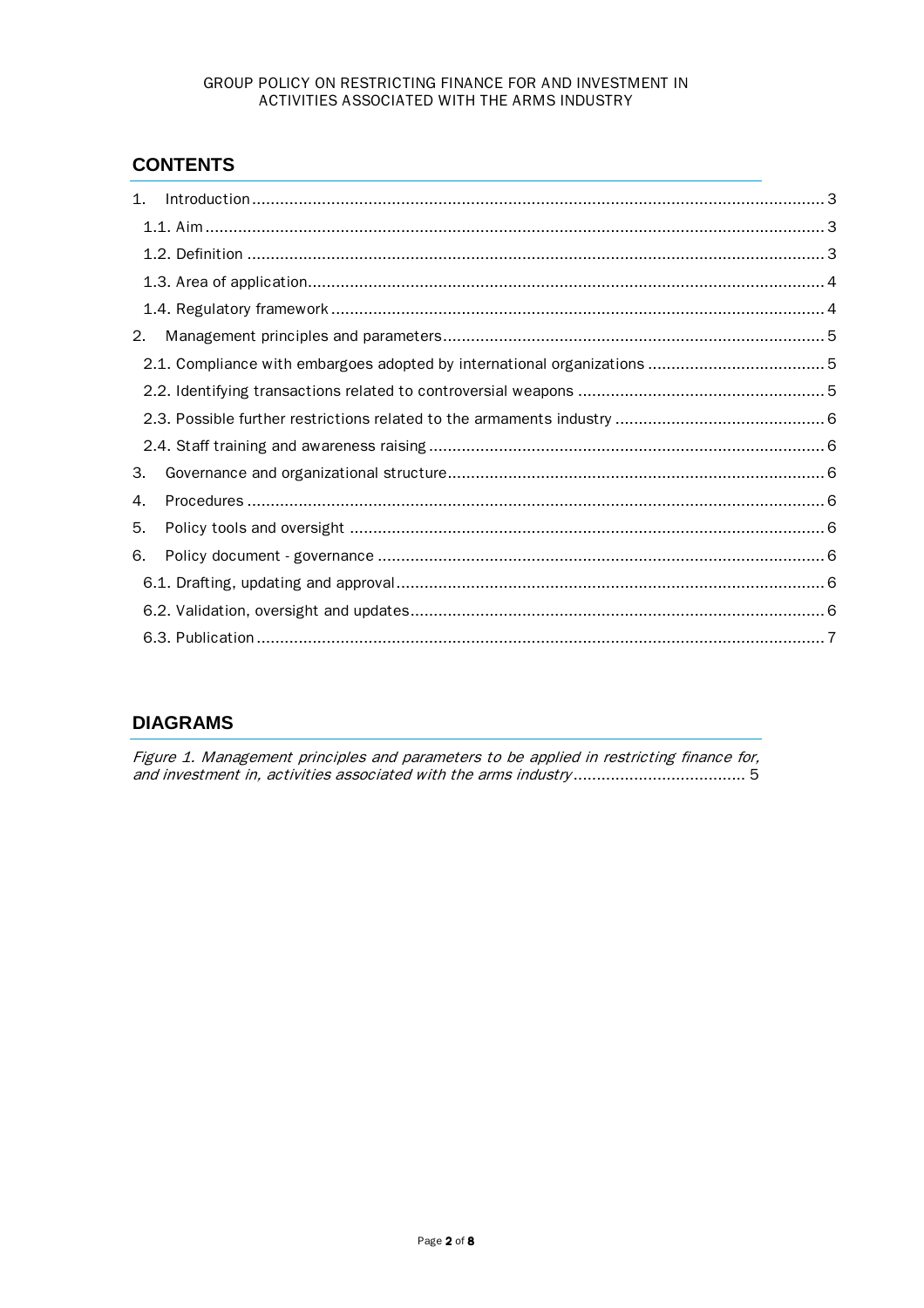## 1. Introduction

In every area of its business, the Banco Sabadell Group acts in strict compliance with national and international law. In addition, over the years it has adopted voluntary codes and commitments which, in line with its corporate values, ensure that its actions are guided by an ethical and responsible approach as an essential aspect of its commitment to society.

The Group requires the same approach to be taken by all its business units in their dealings with customers, based on the principle that customers must operate within the bounds of legality in all respects, both with regard to the purpose of their operations and the way in which those operations are carried out.

To give effect to this aim the Group's business units have mechanisms in place to identify, prevent and mitigate any risks or negative impacts their actions could cause. This includes policies and procedures that establish guidelines on the provision of banking products and services to particular business sectors so as to avoid any risk to the integrity of banking systems or to the wider community.

Within this overall policy aim, special attention needs to be given to the financing of, and investment in, the armaments industry. This is the purpose of the present Policy on Restricting Finance for, and Investment in, Activities Associated with the Arms Industry, which identifies the restrictions that are most relevant to the Group.

## 1.1. Aim

The aim of this Policy is to place restrictions on certain activities related to the armaments industry and to expressly prohibit any business operations linked to controversial weapons.

The Banco Sabadell Group does not invest in or offer finance to companies linked with the development, production, distribution, stockpiling, transfer or sale of controversial weapons, as these terms are defined by existing United Nations conventions.

The restriction extends to conventional weapons where there is a link to international trading activities known as "transfers" $^{\rm 1}$ , provided that there is a reasonable risk that the weapons may be used to commit crimes under international law or serious violations of human rights as provided by the United Nations Arms Trade Treaty approved in 2013, and includes countries that have been made subject to arms embargoes by international organizations.

#### 1.2. Definition

 $\overline{a}$ 

#### 1.2.1. Controversial weapons

For the purposes of this Policy "controversial weapons" means any weapons defined as such by international treaties and conventions in force from time to time.

#### 1.2.2. Arms industry activities

For the purposes of this Policy, "activities associated with the arms industry" means the development, production, distribution, stockpiling, transfer or sale of arms. The factors determining the restrictions imposed by the Group on these activities are described below.

 $^{\rm 1}$  The international trading activity known as "transfer" includes export, import, transit, trans-shipment and brokering.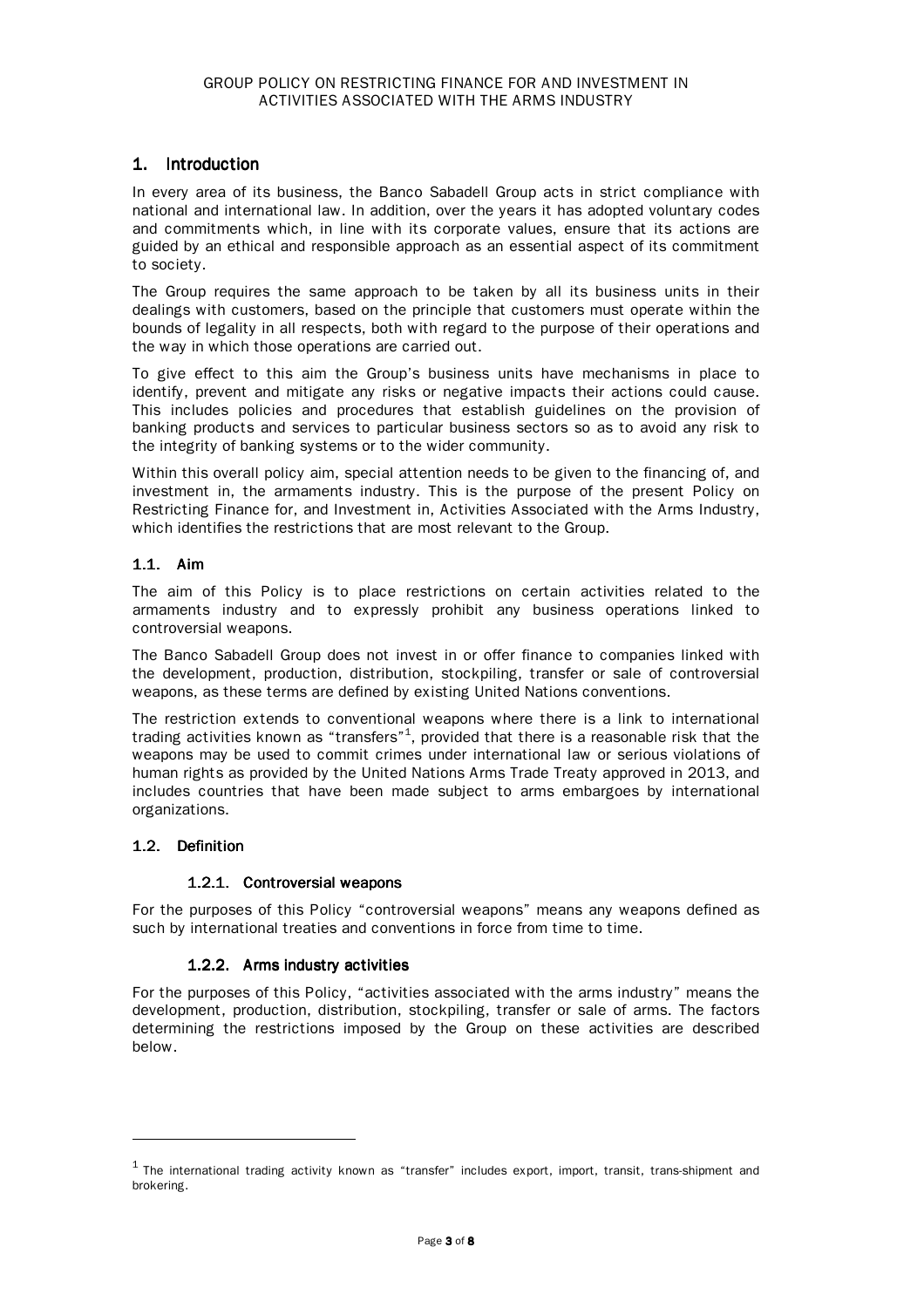## 1.2.3. Countries and groups subject to arms embargoes

For the purposes of this Policy, "countries and groups subject to arms embargoes" means any countries or groups identified as such by the United Nations Security Council, the Organization for Security and Cooperation in Europe (OSCE) or the European Union.

## 1.3. Area of application

The Policy is applicable to all operations of the Banco Sabadell Group (the "Group").

## 1.4. Regulatory framework

The development, production, stockpiling, transfer and use of certain types of armaments are prohibited under international law. The United Nations Security Council, the Organization for Security and Cooperation in Europe (OSCE) and the European Union maintain a publicly available list of countries and groups that are subject to arms embargoes.

Since 2005 Banco Sabadell has been a participant in the UN Global Compact and is fully committed to compliance with each and every one of its principles.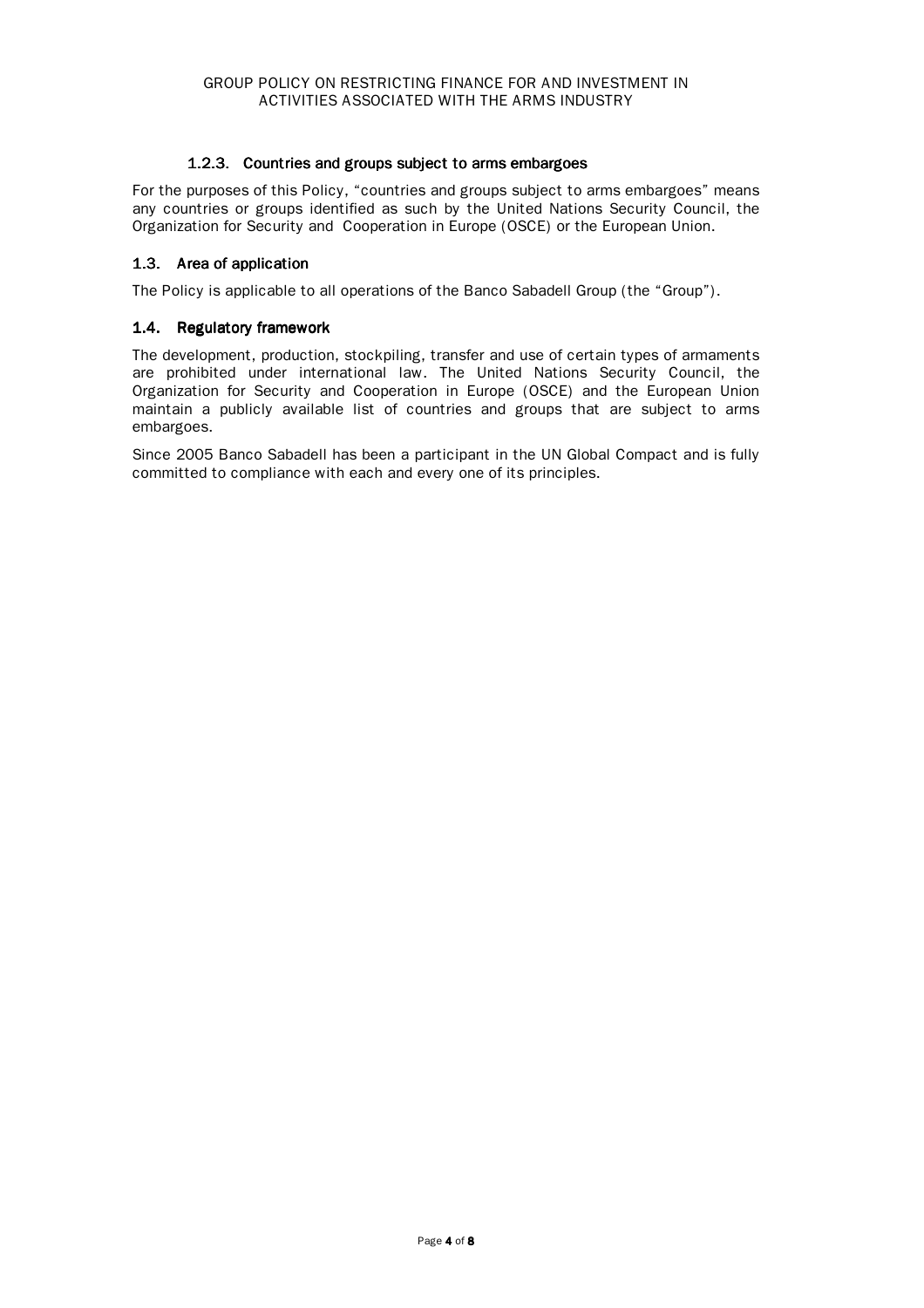## 2. Management principles and parameters

In the area of restrictions on finance for and investment in activities associated with the armaments industry, the following management principles and parameters have been identified:

The principles and parameters to be applied under the Group's POLICY ON RESTRICTING FINANCE FOR AND INVESTMENT IN ACTIVITIES ASSOCIATED WITH THE ARMS INDUSTRY are shown in the following diagram:

Figure 1. Principles and parameters to be applied in restricting finance for, and investment in, activities associated with the armaments industry:



#### 2.1. Compliance with embargoes adopted by international organizations

The United Nations Security Council, the Organization for Security and Cooperation in Europe (OSCE) and the European Union maintain a publicly available list of countries and groups that are subject to arms embargoes.

Under the Policy, the Group cannot establish or maintain business relations of any description with companies that sell arms to countries or groups that have been made subject to arms embargoes by the United Nations Security Council, the Organization for Security and Cooperation in Europe (OSCE) or the European Union.

#### 2.2. Identifying transactions related to controversial weapons

The development, production, stockpiling, transfer and use of controversial weapons is strictly and expressly prohibited under international law.

The Group has introduced appropriate and effective mechanisms to identify transactions linked to such weapons.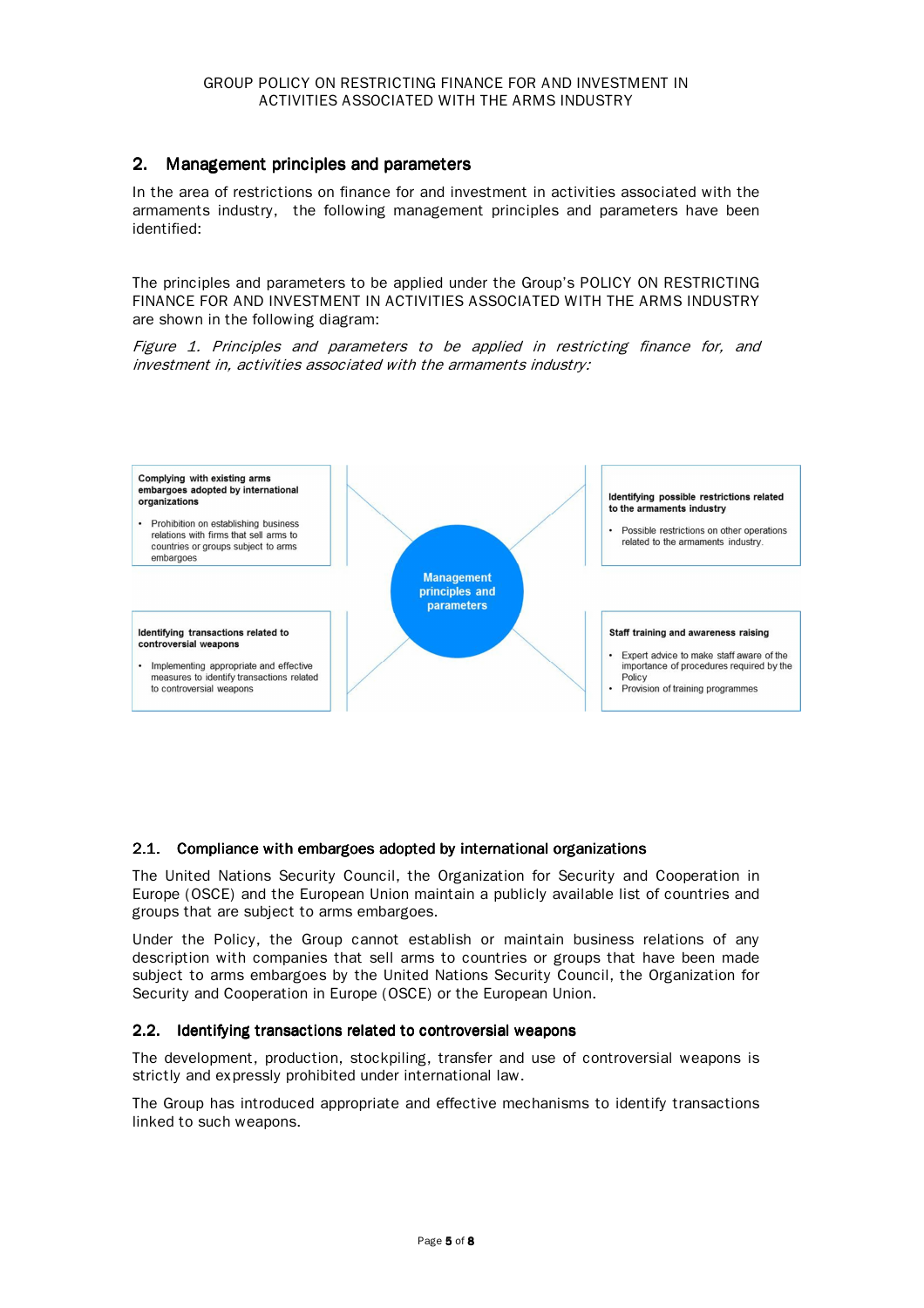#### 2.3. Possible further restrictions related to the armaments industry

Based on the information available to it at the time, the Group may determine that other transactions related to the armaments industry, in addition to those specified in this Policy, are inappropriate.

#### 2.4. Staff training and awareness raising

The Group, with support from its various business units, gives advice and awareness training to its staff on the importance of its established procedures on the financing of and investment in activities associated with the arms industry. To do this it carries out training programmes designed to ensure that its staff have the knowledge and skills they need to carry out their duties successfully.

#### 3. Governance and organizational structure

Effective implementation of the principles and parameters to be applied under this Policy is assured by means of a governance and organizational structure based on the "three lines of defence" model, which ensures that these principles and parameters are fully and properly applied.

## 4. Procedures

The Group has procedures in place for the management and oversight of its restrictions on financing for and investment in activities associated with the arms industry. It also prepares, maintains and distributes a list of excluded customers, countries and sectors with which business relations cannot be established or maintained owing to their carrying on of operations linked to the development, production, sale and other activities related to controversial weapons or subject to additional applied by the Group.

The list is periodically updated and distributed to all Group business units. It is then incorporated into the procedures and controls applied by each business unit, thus ensuring full compliance.

#### 5. Policy tools and oversight

To integrate these measures into its operating processes the Group, through each business unit with relevant operations, makes any necessary changes to its processes and procedures and equips itself with suitable management, oversight and monitoring tools and any alerts necessary to ensure full and proper implementation. These are then incorporated into internal risk control procedures.

## 6. Policy document - governance

#### 6.1. Drafting, updating and approval

The Group's POLICY ON RESTRICTING FINANCE FOR AND INVESTMENT IN ACTIVITIES ASSOCIATED WITH THE ARMS INDUSTRY has been drafted and is periodically updated by the Corporate Social Responsibility Department and approved by the Group Board of Directors.

#### 6.2. Validation, oversight and updates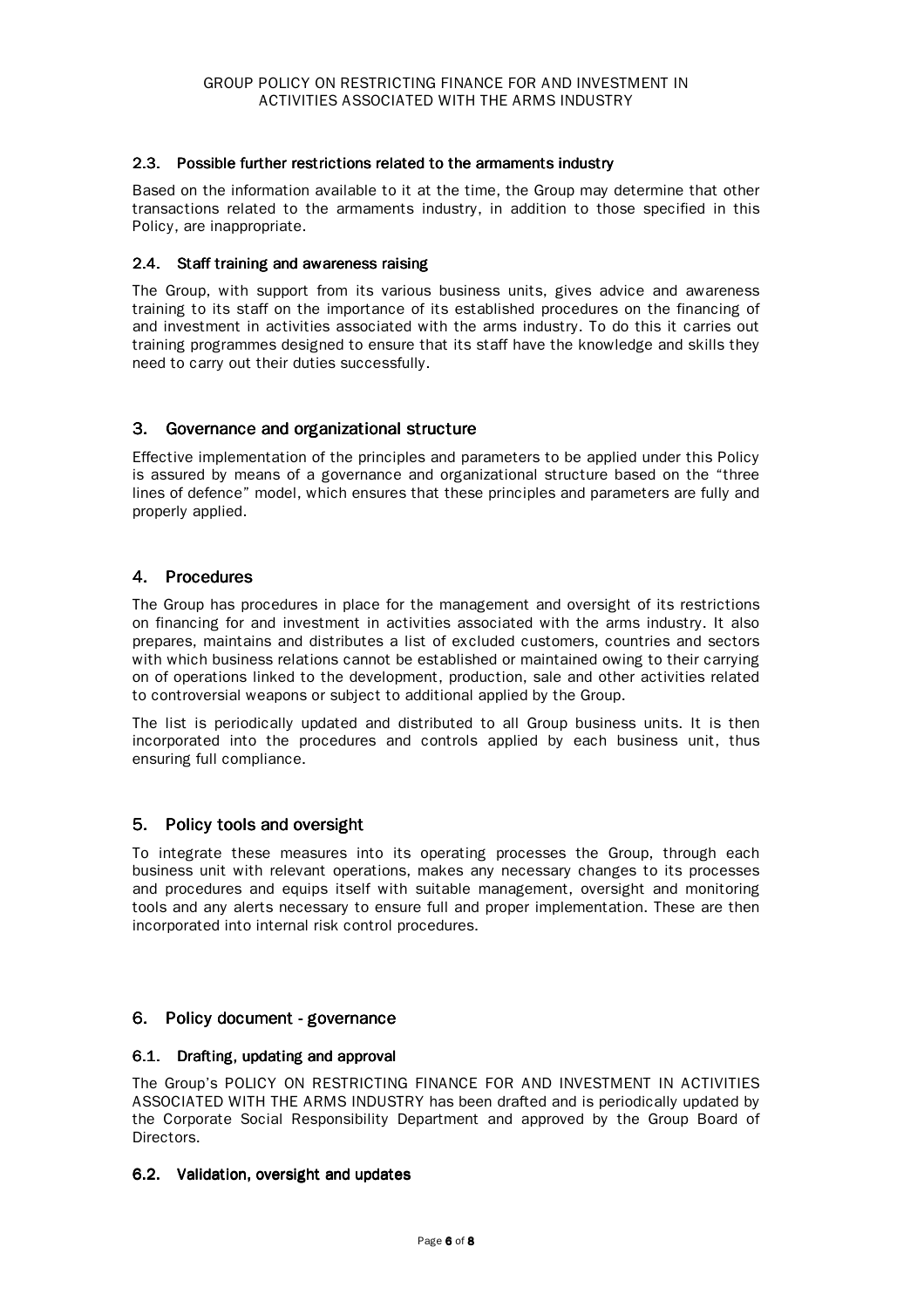This Policy has been approved by the Board of Directors and sets out principles which are already being followed by the Banco Sabadell Group. It will be reviewed (both as to overall structure and content) at least once a year. In addition, the Policy will be reviewed in any of the following circumstances:

- a change in the regulatory/compliance framework;
- where new policies are introduced or changes are made to existing policies having an impact on this Policy; or
- where monitoring and control processes show that changes are needed to increase compliance levels or improve the Policy's impact on the Group or its employees.

Changes to the Policy may be proposed by any Group Department. Proposals for changes must follow the guidelines set out in the Governance Policy for Compliance Documents, as follows:

- The Corporate Social Responsibility Department, which has responsibility for preparing and maintaining the Policy, will coordinate the work of considering and assessing the desirability of any changes, alterations and/or adjustments proposed by any Department.
- The Corporate Social Responsibility Department will submit any required changes, and the reasons for them, to the Policies Committee.
- The Policy Committee will decide on whether the changes should be accepted.
- The Corporate Social Responsibility Department will make any changes that are agreed so that the new version of the Policy can undergo the Group's validation process, leading to its possible approval.

## 6.3. Publication

This Policy document is available for consultation by all Group employees on the CanalBS  $w$ eb site:  $\sim$  site:  $\sim$  site:  $\sim$  site:  $\sim$ 

http://canalbs.proteo.bancsabadell.com/sites/external/NormativaManuales/Normativa s/mancat/cnor.pdf.

It is also available on the Group Banco Sabadell corporate web site.

Policy approved by the Board of Directors on 1 February 2018